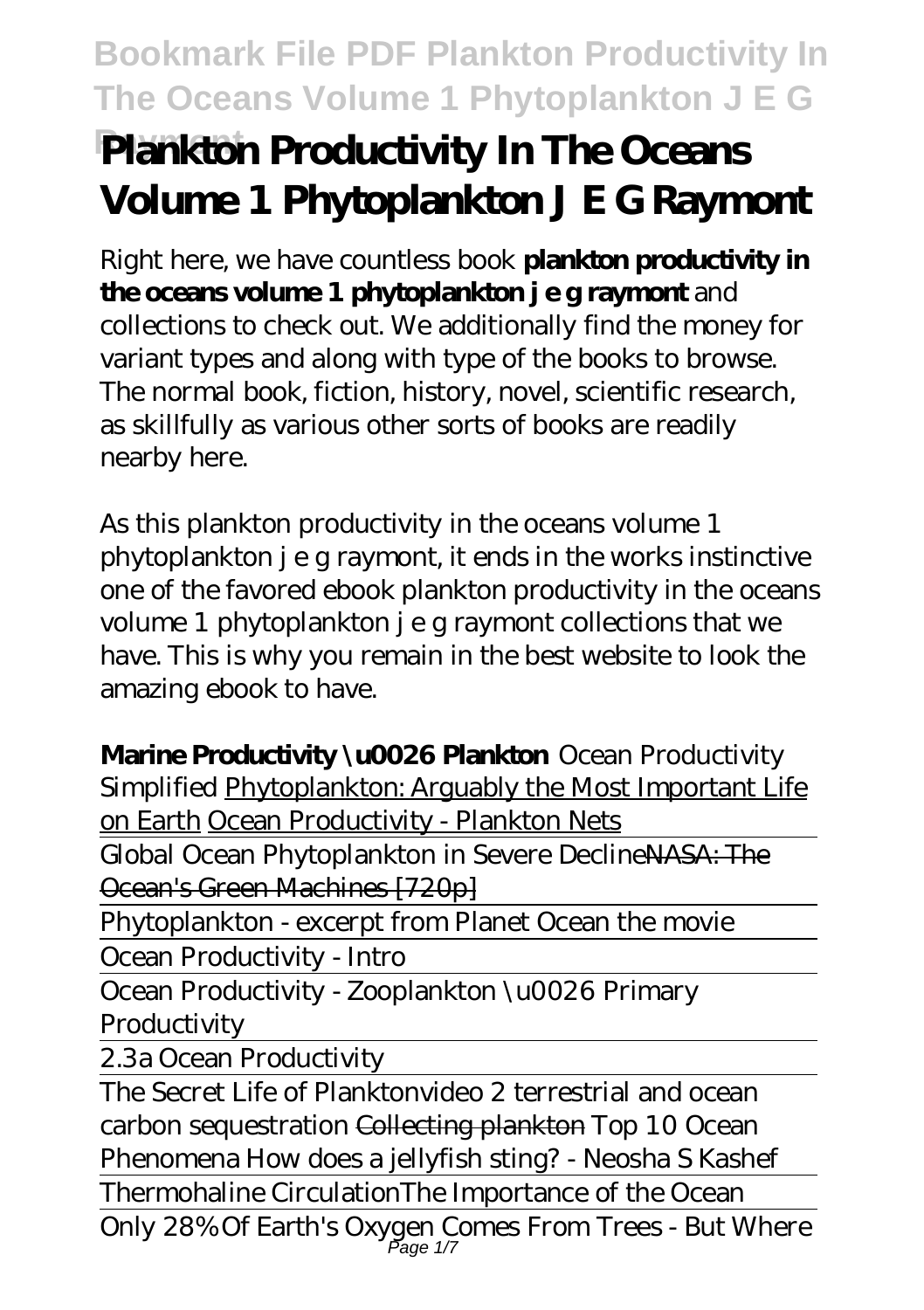**Raymont** Does It Come From?*The brilliance of bioluminescence - Leslie Kenna Small but mighty - studying marine phytoplankton* Phytoplankton in the Ocean - Perspectives on Ocean Science Ocean Drifters NASA | Earth Science Week: The Ocean's Green Machines **Why are Plankton the Most Vital Organisms on Earth? | BBC Earth**

Deep Dive: Changes in Ocean Productivity Ocean Productivity - Nutrients \u0026 Primary Production Plankton Love Song: phytoplankton zooplankton ocean food chain for kids OceanMOOC | 3.2 | Dance of the Plankton *Plankton Productivity In The Oceans*

In shallow waters, both benthic and planktonic algae are significant, but over deeper waters and throughout the open oceans, only the phytoplankton contributes, apart from the drifting masses of Sargassum weed that occur in some areas of the ocean. Among the algae, both benthic and planktonic, the variety is considerable.

*Plankton and Productivity in the Oceans | ScienceDirect* Buy Plankton & Productivity in the Oceans: Volume 1: Phytoplankton: Phytoplankton v. 1 2nd Revised edition by Raymont, J. E. G. (ISBN: 9780080215518) from Amazon's Book Store. Everyday low prices and free delivery on eligible orders.

*Plankton & Productivity in the Oceans: Volume 1 ...* Even small variations in primary productivity can affect carbon dioxide concentrations, as well as influencing biodiversity and fisheries. As ocean surfaces warm in response to increasing...

*Phytoplankton: Shedding light on the ocean's living carbon ...* Plankton & Productivity in the Oceans: Volume 1: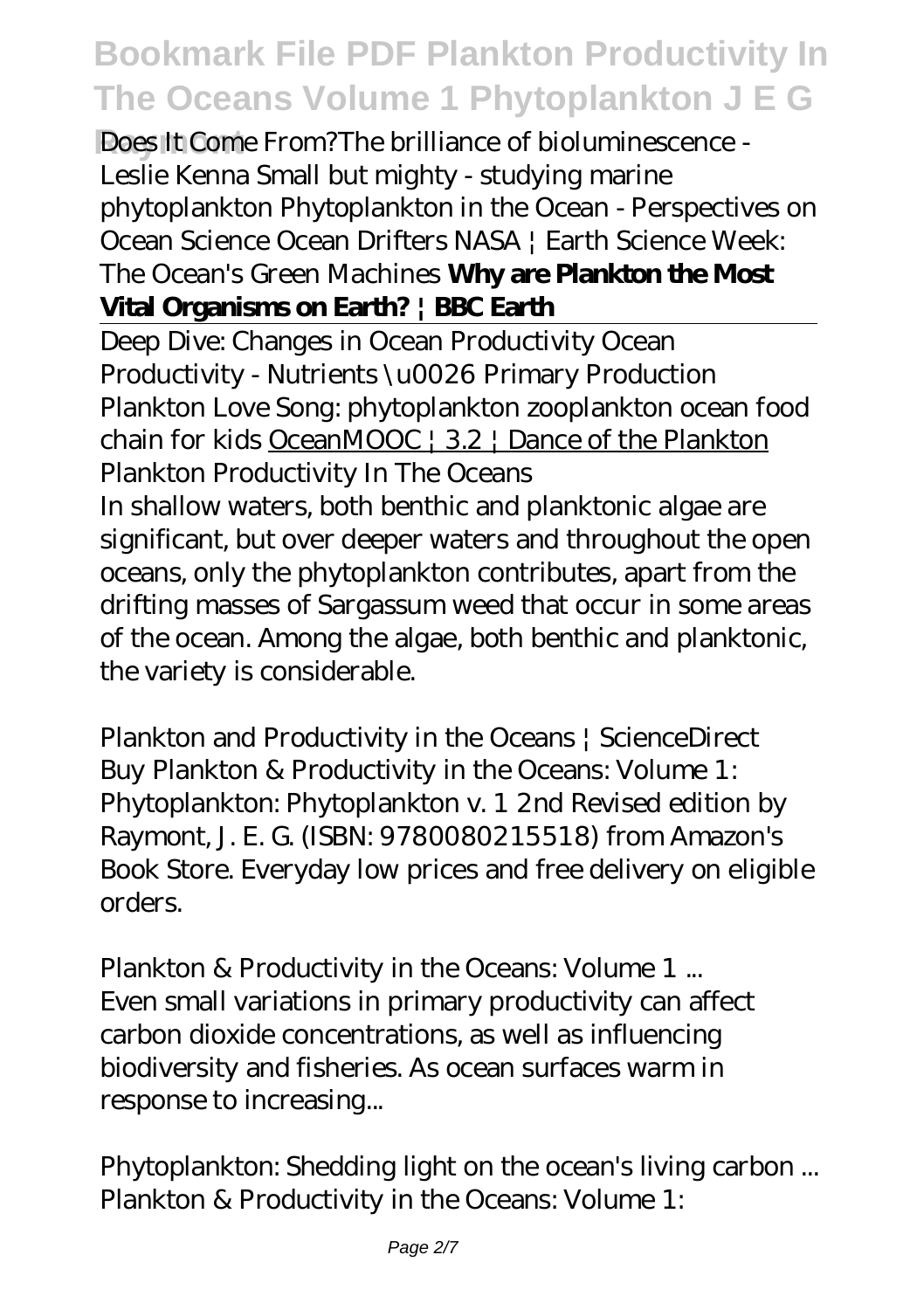**Raymont** Phytoplankton: Phytoplankton v. 1 by J. E. G. Raymont and a great selection of related books, art and collectibles available now at AbeBooks.co.uk.

#### *0080215513 - Plankton & Productivity in the Oceans: Volume ...*

Many models of ocean chemistry and biology predict that as the ocean surface warms in response to increasing atmospheric greenhouse gases, phytoplankton productivity will decline. Productivity is expected to drop because as the surface waters warm, the water column becomes increasingly stratified ; there is less vertical mixing to recycle nutrients from deep waters back to the surface.

#### *What are Phytoplankton? - NASA*

Model estimates of net primary production (NPP) that are inclusive of the Arctic Ocean (AO) are now available or coming online, ranging from simpler ones that largely address phytoplankton physiology or phytoplankton‐zooplankton coupling, to general circulation models that simulate the AO circulation, including sea ice, and that now incorporate biogeochemistry, food webs, and, in some cases, even sea ice algae.

#### *An assessment of phytoplankton primary productivity in the ...*

Buy Plankton and Productivity in the Oceans: Phytoplankton v. 1 by Raymont, John E.G. online on Amazon.ae at best prices. Fast and free shipping free returns cash on delivery available on eligible purchase.

*Plankton and Productivity in the Oceans: Phytoplankton v ...* Carbon dioxide emissions—like the kind that cars produce—are absorbed by phytoplankton on the ocean Page 3/7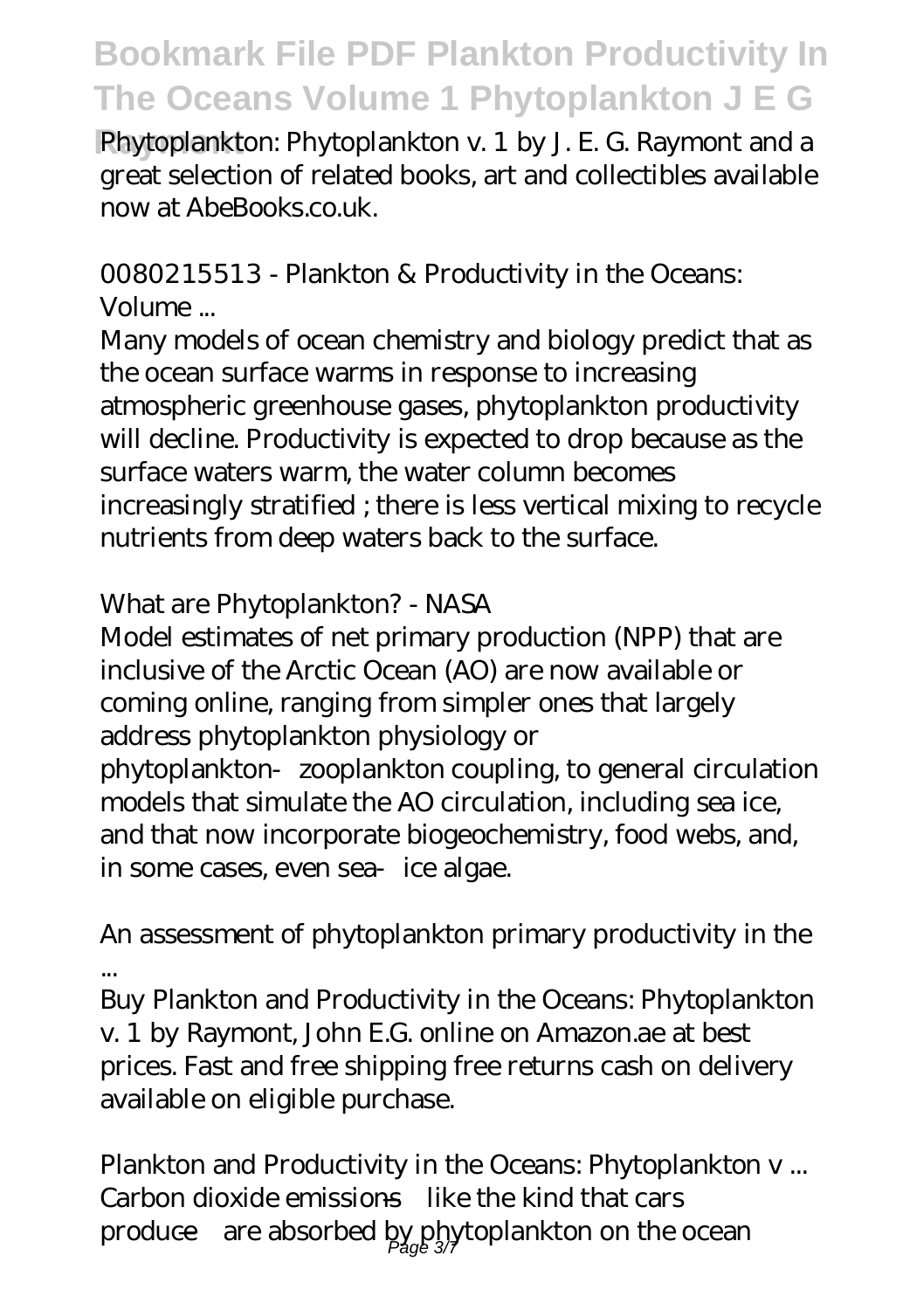surface. "The plankton absorb the carbon dioxide like a tree," Barton says, "and when they die, they sink to the bottom of the ocean and that carbon is locked away for thousands of years. If not for phytoplankton, the carbon dioxide [in the atmosphere] would be higher, and the climate would be warmer."

*Global Warming Is Putting the Ocean's Phytoplankton in ...* Phytoplankton are the autotrophic components of the plankton community and a key part of oceans, seas and freshwater basin ecosystems. The name comes from the Greek words , meaning "plant", and , meaning "wanderer" or "drifter". Most phytoplankton are too small to be individually seen with the unaided eye. However, when present in high enough numbers, some varieties may be noticeable as colored patches on the water surface due to the presence of

#### chlorophyll within ...

#### *Phytoplankton - Wikipedia*

Plankton are the diverse collection of organisms that live in large bodies of water and are unable to swim against a current. The individual organisms constituting plankton are called plankters. They provide a crucial source of food to many small and large aquatic organisms, such as bivalves, fish and whales. Planktonic organisms include bacteria, archaea, algae, protozoa and drifting or floating animals that inhabit—for example—the pelagic zone of oceans, seas, or bodies of fresh water ...

#### *Plankton - Wikipedia*

If we had not lost 50% of the plankton productivity then the oceans would have been absorbing up to 24 Giga tones of carbon dioxide, and we would not be experiencing climate Page 4/7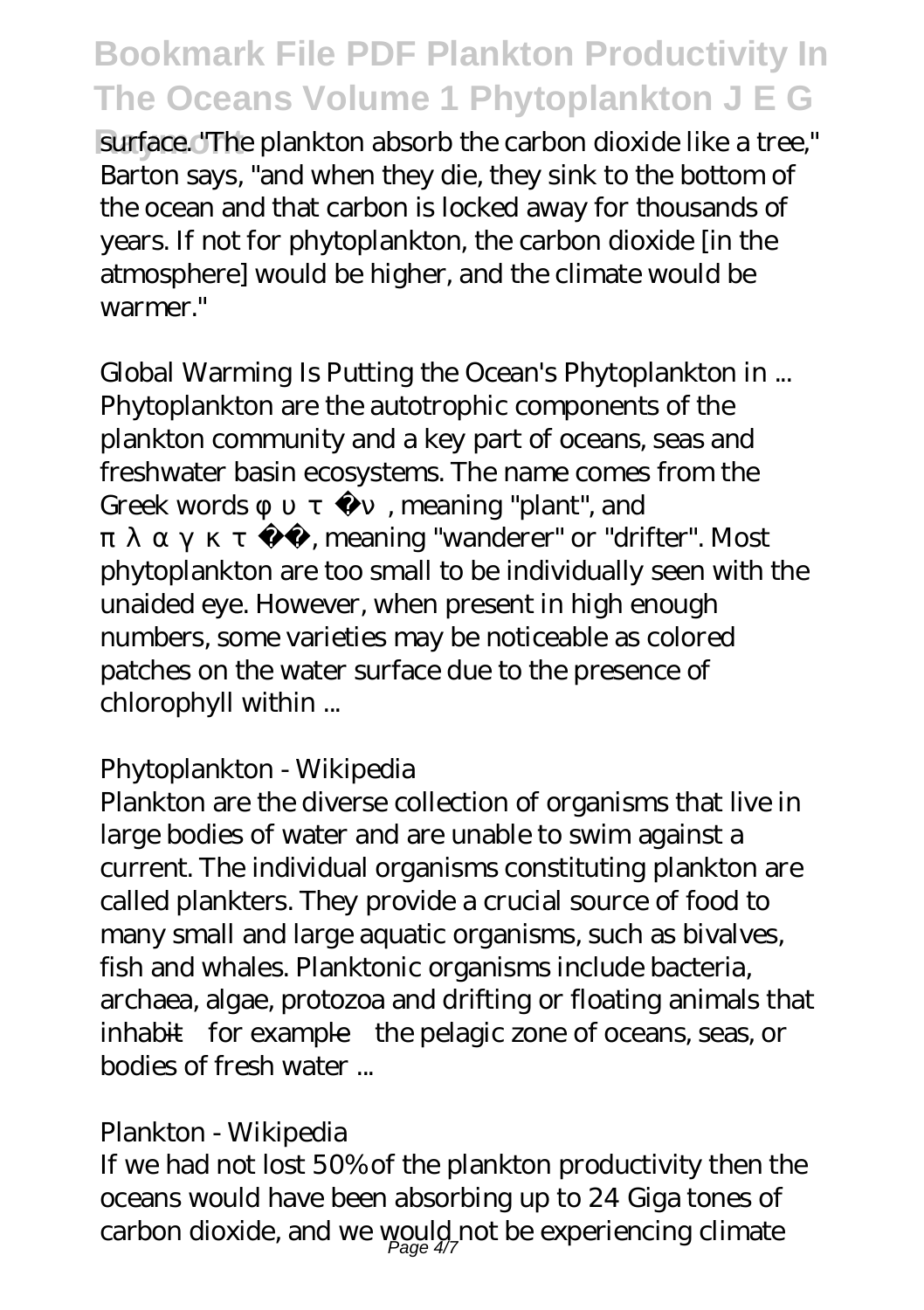change. Due to the inertia in the system we don't have 25 years, we only have about 10 years to eliminate plastic and toxic chemical pollution.

*Life on earth depends on plankton in the oceans, in 25 ...* Description. Plankton and Productivity in the Oceans, Second Edition, Volume 1: Phytoplankton presents the different varieties of phytoplankton and nanoplankton forms; the types and temporal changes in phytoplankton communities; and the primary production of planktonic algae in the seas. Chapters discuss the physical and chemical characteristics of the marine environment in relation to plankton production; planktonic community temporal and spatial variations; and the taxonomy, horizontal and ...

#### *Phytoplankton | ScienceDirect*

Marine Biology: Ocean Primary Productivity Abiotic factors like solar radiation and nutrients, and biotic factors like zooplankton predation may affect ocean primary productivity. Productivity varies with the season, and also locally and globally.

#### *Ocean Productivity*

For World Oceans Day the BBC Unplugged Team explore how vital Plankton really are. Subscribe to BBC Unplugged: http://bit.ly/SubscribeToEarthUnplugged Subscr...

#### *Why are Plankton the Most Vital Organisms on Earth? | BBC ...*

The productivity in nearshore areas is always higher than the productivity in open oceans, even in comparatively productive areas of temperate and south subpolar zones. In response to the change in climate, the zones of high and low productivity change. In temperate zone, the typical Page 5/7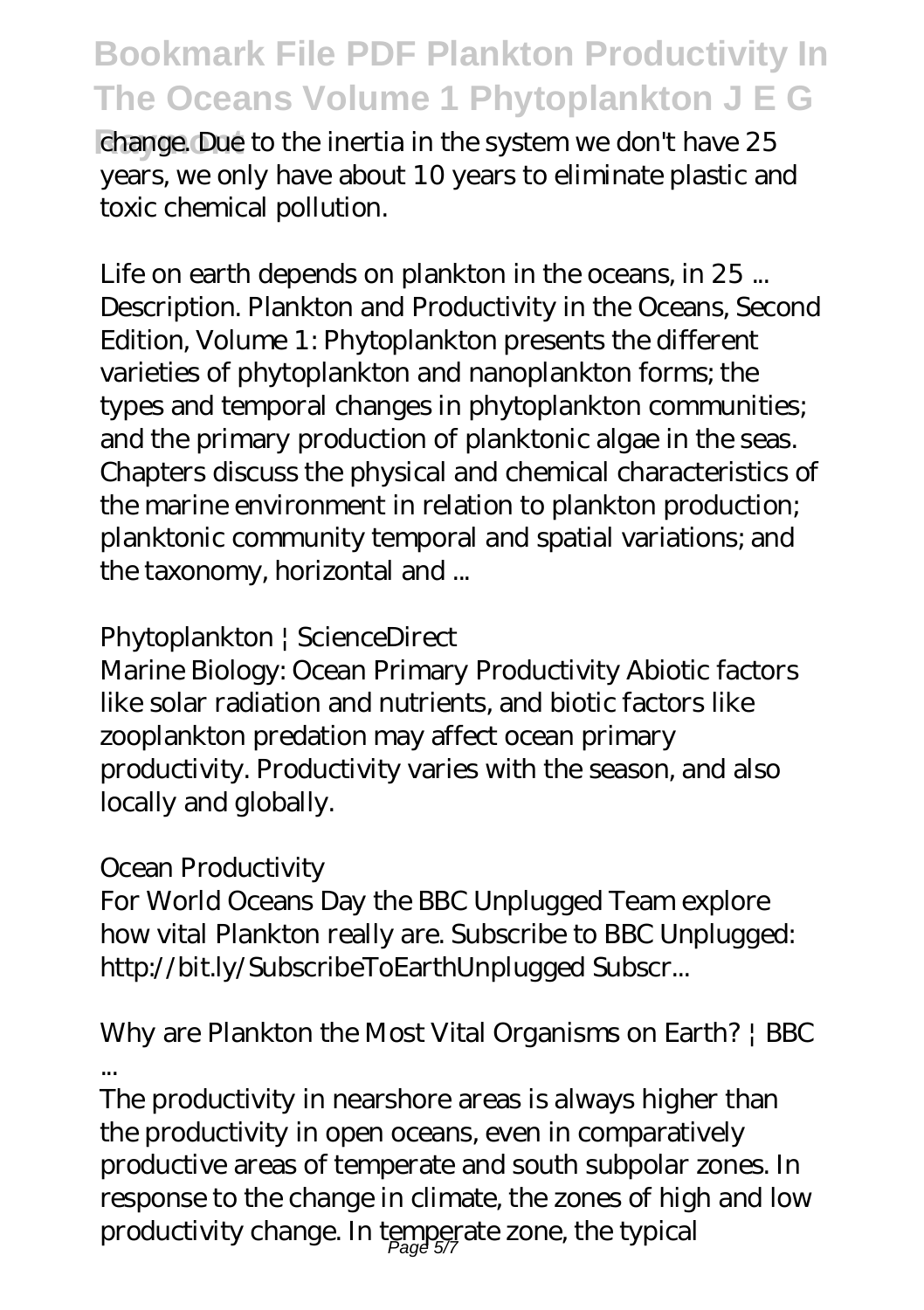productivity is about 120 gC/m 2 /yr.

*Where in the ocean is plankton productivity the greatest ...* "The amount of productivity in the oceans roughly scales with how much phytoplankton you have. So this translates to 10 percent of the marine food base in this region that's been lost over the...

#### *Phytoplankton decline coincides with warming temperatures ...*

Phytoplankton, the major biomass producers in aqueous ecosystems play an important role in regulation of global climate. Several abiotic factors such as light, temperature, CO<sub>2</sub> concentration....

#### *(PDF) Phytoplankton productivity in a changing global climate*

Plankton & Productivity in the Oceans COVID-19 Update: We are currently shipping orders daily. However, due to transit disruptions in some geographies, deliveries may be delayed. To provide all customers with timely access to content, we are offering 50% off Science and Technology Print & eBook bundle options.

*Plankton & Productivity in the Oceans - 2nd Edition* The vast quantity of organic carbon fixed by phytoplankton in the sunlit layer of the ocean provides the primary source of energy for marine food webs and the global

phytoplankton community grows, divides, and expires (to grazing or viral lysis) every few days (Behrenfeld and Falkowski, 1997a; Bidle, 2015). Approximately 85–90% of the carbon fixed through primary production in the euphotic zone will remain within the upper ocean, including the twilight zone, where it is remineralized and ...